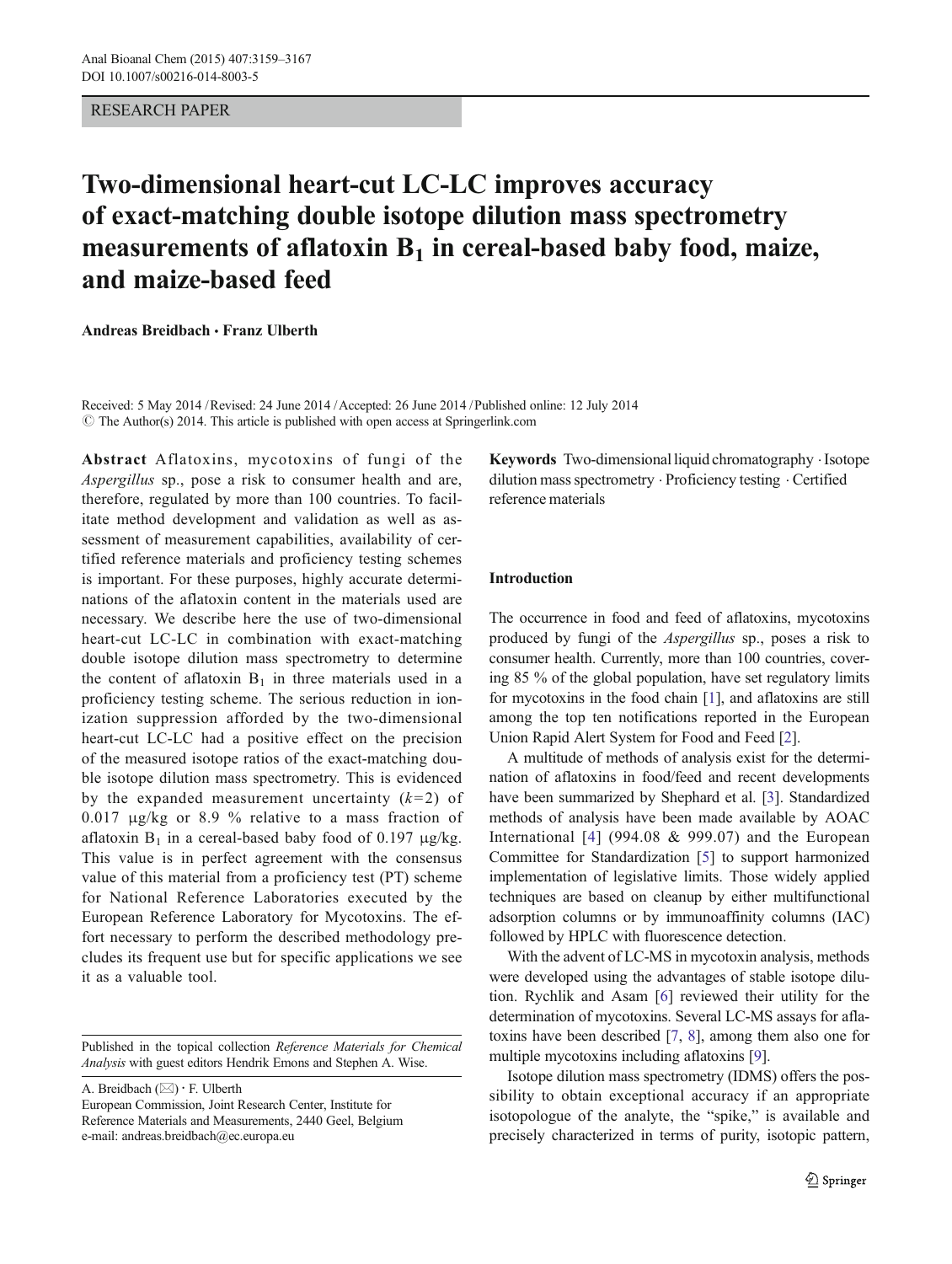and concentration. Its utility became apparent in the 1950s in the field of elemental analysis and in the 1970s for organic analytes [\[10](#page-8-0)].

In 1994, Henrion [[11](#page-8-0)] developed the concept of exactmatching double isotope dilution mass spectrometry (EMD-IDMS). In brief, the material to be analyzed is fortified with the spike to generate the sample blend ("normal IDMS"). The same amount of spike is mixed with an amount of reference material of the native analyte to generate the calibration blend ("reverse IDMS"). Since normal and reverse IDMS are used in combination, we talk about double IDMS. The amount of reference material is such that the isotope ratio in sample and calibration blends "exactly" match in this double IDMS approach. "Exactly" in this context means the ratio of the isotope ratios becomes indistinguishable of 1 and all instrument related biases become negligible. For EMD-IDMS purity, isotopic pattern and concentration of the spike are of only secondary interest.

EMD-IDMS has the potential to be a primary ratio method if certain prerequisites are met [\[12](#page-8-0)]. As primary ratio method, it provides full traceability with shortest possible connection to SI units. This is of particular interest for the production of certified reference materials [\[13\]](#page-8-0) or for assigning a value [\[14\]](#page-8-0) to materials used in a proficiency testing scheme [\[15](#page-8-0)–[17\]](#page-8-0).

The high-accuracy of EMD-IDMS is afforded by effectively eliminating bias in the instrumental analysis step and reducing uncertainty through measuring the two blends multiple times in direct succession. The price of this accuracy is a multiplication of the analysis time. Therefore, one aim of the separation and detection part of an EMD-IDMS method of analysis is to be as fast as possible. At the same time, signal intensity also has a significant influence on precision. To that end, it is advantageous to load as much sample as possible onto the separation instrument.

Fast analysis time and high sample loads may have a detrimental effect on signal intensity in LC-MS due to suppression of ionization of the analyte in the atmospheric pres-sure ionization source [\[18,](#page-8-0) [19](#page-8-0)]. One way to address these matrix effects is certainly IDMS, since the spike will undergo the same effects in the ionization source as the analyte and, therefore, the isotope ratio is unaffected up to a certain degree [\[20\]](#page-8-0). Yet, increase of chromatographic resolution is a preferable way to reduce matrix effects because, in the case of ion suppression, signal intensity is improved [\[21\]](#page-8-0), which will also positively affect precision of the measured isotope ratio.

Improving chromatographic resolution  $R_s$  between two peaks can be accomplished by increasing plate number N, retention k, and/or selectivity  $\alpha$  according to Eq. 1 [\[22\]](#page-8-0) as follows:

$$
R_s = \frac{\sqrt{N}(\alpha - 1)k}{4(1 + k)}\tag{1}
$$

Increasing the plate number  $N$  can be done in two ways: either by choosing longer columns which results in longer analysis time or by choosing smaller particle sizes which might result in a loss of sample loading capacity, if because of pressure limitations, a shorter column size is chosen. An increase of retention  $k$  also comes at the cost of longer analysis time.

By tailoring selectivity, resolution can be increased without the disadvantages of increasing analysis time or decreasing sample loading capacity. This can be done by combining different stationary phases in-line in a onedimensional system [[23\]](#page-8-0) or with a two-dimensional setup with a switching valve [\[24](#page-8-0)].

The Institute of Reference Materials and Measurements (IRMM) of the Joint Research Center of the European Commission is a major provider of certified reference materials (CRM) and of proficiency testing (PT) schemes. The availability of relevant reference materials greatly facilitates the proper validation of methods of analysis, and the availability of relevant PT schemes facilitates an assessment of their application. This enables the achievement of reliable compliance testing of food/feed commodities which is of paramount interest to ensure their unrestricted global trade.

In this paper, we report the development of a twodimensional heart-cut LC-LC approach to overcome matrix effects involved in the analysis of aflatoxin  $B_1$  (AFB<sub>1</sub>) in food and feed, and exact-matching double isotope dilution mass spectrometry to obtain highly accurate mass fractions for materials used in PTs executed by the European Reference Laboratory (EU-RL) for Mycotoxins at IRMM. We developed a measurement procedure for the high accuracy determination of  $AFB<sub>1</sub>$  and established an uncertainty budget that is fully compliant with the principles laid out in the Guide to the Expression of Uncertainty in Measurement (GUM) [\[25\]](#page-8-0).

# Experimental

#### Chemicals and materials

All chemicals were purchased from either Sigma-Aldrich or VWR and where of at least analytical grade. For the mobile-phase, LC-MS CHROMASOLV (Fluka, Sigma-Aldrich) grade water and acetonitrile (ACN) were used. Deionized water was generated by a Milli-Q system (Millipore, Belgium). Formic acid ∼98 % (FA), and ammonium formate (NH4FA), as LC-MS grade mobile-phase additives, were purchased from Fluka. An equimolar mix of FA and NH4FA of pH 3.7 was prepared as follows: 4.6 g FA and 6.3 g NH4FA were mixed and diluted with water to 34 mL. This NH<sub>4</sub>FA pH 3.7 solution was used as additive for the buffered mobile phase and was equivalent to 10  $\%$  FA ( $v/v$ ).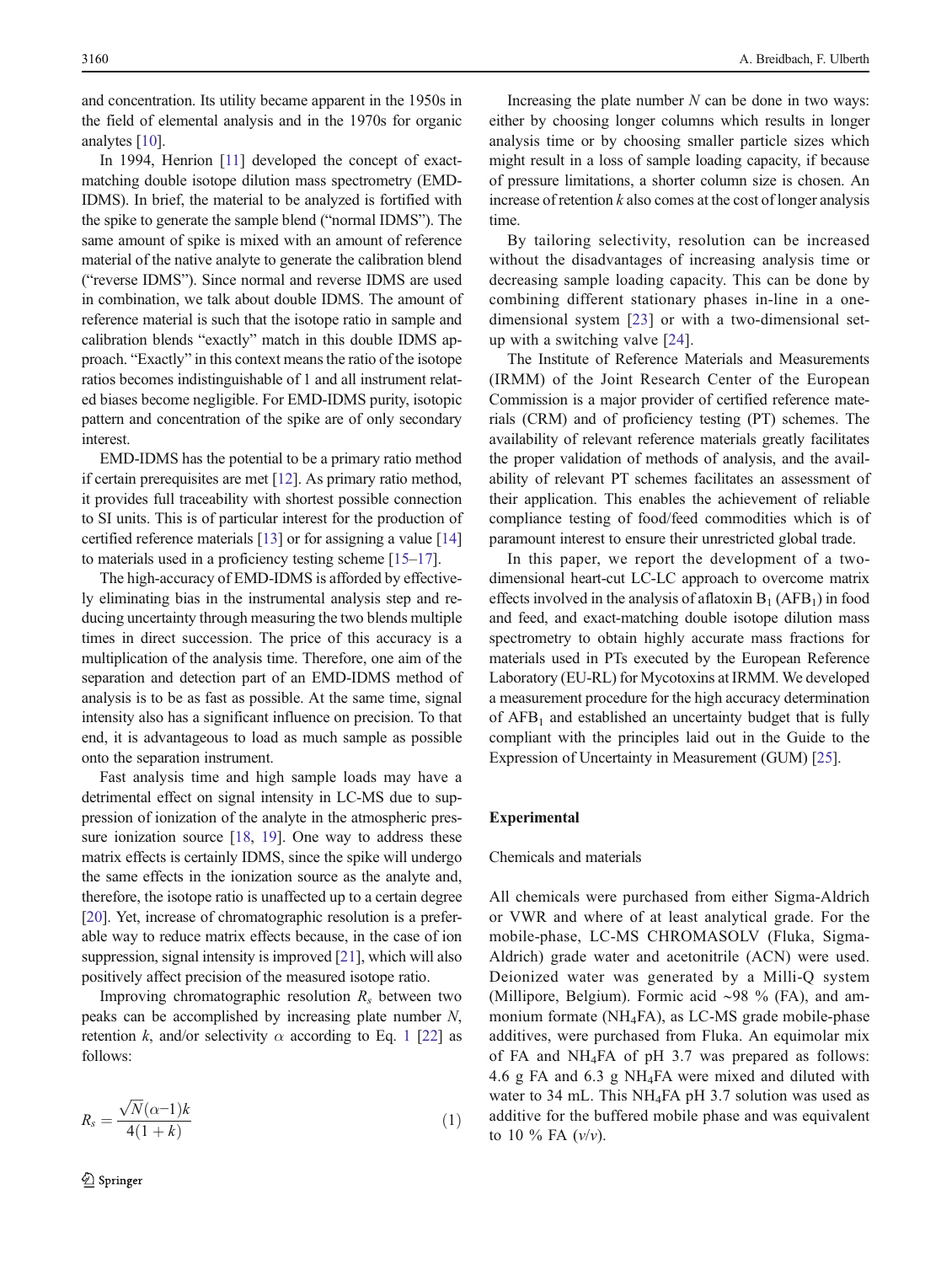The certified reference material ERM-AC057 (AFB $_1$  in acetonitrile) with a certified mass fraction  $w=3.79 \mu g/kg$ and an expanded measurement uncertainty  $(k=2)$  of 0.11  $\mu$ g/ kg (the combined uncertainty contained contributors from purity assessment, stability testing, and certification) was obtained from IRMM. The spike, isotopologue  ${}^{13}C_{17}$ -AFB<sub>1</sub> in ACN  $(c=0.502 \mu g/mL)$ , was purchased from Romer Labs-Biopure (Tulln, Austria). All subsequent dilutions of  $AFB<sub>1</sub>$ and the spike were prepared gravimetrically in neat ACN.

PT materials investigated were a maize-based feed material, a neat maize material, and a cereal-based baby food material, all naturally contaminated with aflatoxins and used in an EU-RL mycotoxin PT in 2011. All the above PT materials were packaged as ground powders and of each material three test units were selected at random for the investigation. Analyte-free materials matching the PT materials were from the material pool of the EU-RL for mycotoxins. Absence of analyte signal was verified with the method described here.

#### Instrumentation

The 2D LC-LC system consisted of an Accela low-pressure gradient solvent delivery unit and an Accela auto liquid sampler (ALS) as LC1 (Thermo Scientific, Belgium). LC2 was a high-pressure gradient system made up of two LC-20AD pumps with a microvolume mixer and a DGU-20A degasser (Shimadzu Benelux, The Netherlands). The MS was a TSQ Quantum Ultra triple-quadrupole mass spectrometer with a HESI 2 ion source (Thermo Scientific, Belgium).

First-dimension separation was afforded by a Supelco Ascentis C18 column  $(50 \times 2.1 \text{ mm}, 3 \text{-} \mu \text{m})$  particle size) with an Ascentis Express C18 guard column  $(5 \times 2.1 \text{ mm}, 2.7 \text{ mm})$ ; Sigma-Aldrich, Germany) at isocratic conditions of 38 % B at 200 μL/min and 40 °C. To prevent the build-up of late eluting substances, a 1.5-min step-up to 90 % B after elution of the analyte was included. Mobil phase A was water/FA (999/1,  $v/v$ ) and B was ACN/FA (999/1,  $v/v$ ).

A Supelco Ascentis phenyl column  $(50 \times 2.1 \text{ mm}, 3 \text{ }\mu\text{m})$  at isocratic conditions of 53 % B at 200 μL/min and room temperature was used for the second-dimension separation. Here, a step-up to 100 % B for 1.5 min was also included in the gradient. Second-dimension mobile phase A was water/ NH<sub>4</sub>FA pH 3.7 (999/1,  $v/v$ ) and B ACN/water/NH<sub>4</sub>FA pH 3.7 (900/99/1,  $v/v/v$ ). The addition of NH<sub>4</sub>FA led to the suppression of  $[AFB<sub>1</sub> + Na]<sup>+</sup>$  and increase in  $[AFB<sub>1</sub> + H]<sup>+</sup>$ .

The integrated six-port, two-position divert valve of the TSQ Quantum Ultra was used for the transfer of the heart-cut of the first-dimension separation to the second-dimension column. To achieve this, a 100-μL loop was used to trap the analyte eluting from the first-dimension column. During preliminary tests, the switching time was determined by connecting the outlet of the loop directly to the MS. The retention time of the front of the analyte peak minus the delay

caused by the internal volume of the ESI probe and the tubing is the run time at which the analyte peak fills the loop. After switching the content of the loop was loaded in reverse onto the phenyl column which was installed between the valve and the ion source.

For 1D separations, the Shimadzu solvent delivery system was connected to the Accela ALS and a Supelco Ascentis Express C18 column ( $75 \times 2.1$  mm, 2.7  $\mu$ m) with an Ascentis Express C18 guard column  $(5 \times 2.1 \text{ mm}, 2.7 \text{ \mu m})$ . Mobile phase A and B were identical with the second-dimension conditions above. Separation was performed isocratically at 35 % B, 300 μL/min, and 40 °C.

The MS ion source settings are listed in Table 1. The MS analyzer was used in selected reaction monitoring (SRM) mode with argon as collision gas at 0.2 Pa (1.5 mTorr) and the monitored ions are listed in Table [2](#page-3-0). Scan cycle time was set to 0.7 s for the seven transitions measured to record  $>30$ scans per peak.

#### Blend preparation

To minimize potential within-unit inhomogeneities, the entirety of each test unit (ca. 30 g) of each material was additionally comminuted/homogenized for 15 min with a Mortar Grinder with a hard porcelain grinding set (Retsch, Haan, Germany).

The sample blend (SB) consisted of 2 g test material weighed into a 50-mL conical screw-cap polypropylene centrifuge tube (VWR, Belgium) to which 4 mL of water was added. After the material was fully suspended by vortex mixing, the spike was weighed in. The amount of spike was chosen such that the observed isotope ratio in the SB  $(R'_{B})$  of the total ion current (TIC) of analyte ion over spike ion would be near unity.

Calibration blends (CB) consisted of 2 g of a matched analyte-free material. After suspending in 4 mL of water, the same amount of spike as in the SB was added. Then,  $AFB<sub>1</sub>$ was weighed in such that the observed isotope ratio in the CB  $(R_{BC})$  would also be near unity. All weighing was performed with an analytical balance of readability  $d=0.01$  mg (Sartorius ME235S, Belgium) and weights were recorded with full precision. The balance is recertified annually by the manufacturer

Table 1 Ion source settings of the mass spectrometer; the gas flows are in arbitrary flow units (afu.)

| Item             | Value            |  |
|------------------|------------------|--|
| Cap temp         | 320 $\degree$ C  |  |
| Vap temp         | 250 °C           |  |
| Spray voltage    | $2.4 \text{ kV}$ |  |
| Skimmer          | 10 <sub>V</sub>  |  |
| lon sweep gas    | $10$ afu.        |  |
| Aux gas          | $10$ afu.        |  |
| Sheath gas       | $30$ afu.        |  |
| Tube lens offset | 110V             |  |
|                  |                  |  |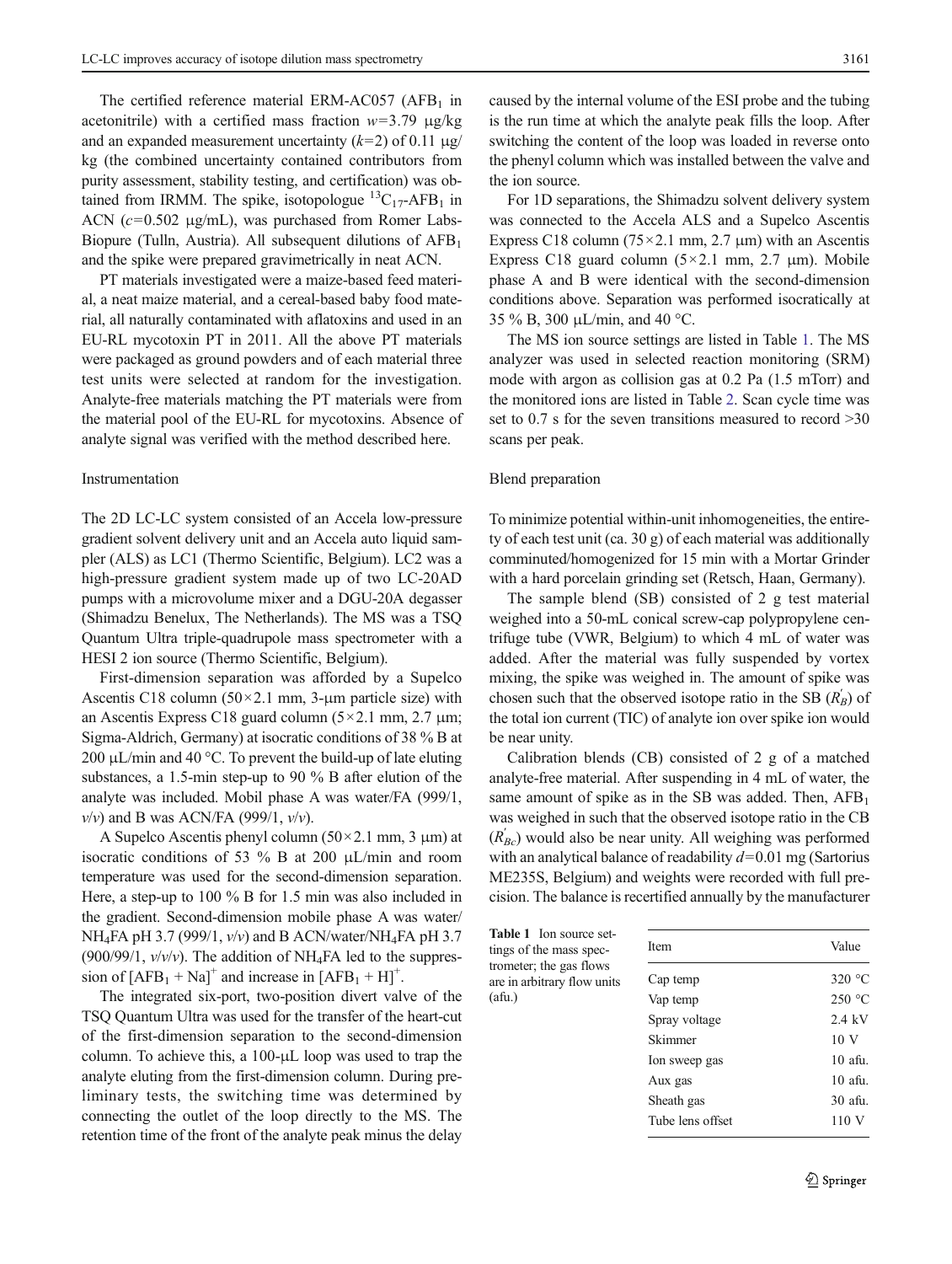<span id="page-3-0"></span>Table 2 Ions monitored by MS during SRM: the protonated species [M+  $H$ <sup>+</sup> was selected as precursor at unit resolution

| Analyte               | Precursor $(m/z)$ | Product $(m/z)$ | Collision<br>energy $(V)$ |
|-----------------------|-------------------|-----------------|---------------------------|
| AFB1                  | 313.1             | 241.0           | 37                        |
| AFB1                  | 313.1             | 270.0           | 29                        |
| AFB1                  | 313.1             | 285.0           | 23                        |
| ${}^{13}C_{17}$ -AFB1 | 330.1             | 227.0           | 29                        |
| ${}^{13}C_{17}$ -AFB1 | 330.1             | 284.0           | 33                        |
| ${}^{13}C_{17}$ -AFB1 | 330.1             | 301.1           | 23                        |
| ${}^{13}C_{17}$ -AFB1 | 330.1             | 314.1           | 25                        |

and checked daily with a 1-g weight of Class E2 with full traceability to the SI unit.

From each of the three units of the baby food and maize test materials, two SBs were prepared for a total of six SBs per material. Of the feed test material, one unit was used up for preliminary tests and of the remaining two units, three SBs each were prepared for a total of six SBs. One matching CB was prepared per test unit, .i.e., three CBs for baby food, three CBs for maize, and two CBs for feed.

#### Preparation of injection solutions and measurements

For extraction, 16 mL ACN were added to the blends. For the feed and maize material, this was done in a single addition; while for the baby food, it was done in four portions with intermediate vortex mixing to prevent the sudden precipitation of the milk protein and the resulting loss of analyte in the precipitate. The blends were then agitated on an orbital shaker (KS 260 control, IKA-Werke, Germany) for 30 min and centrifuged (Centrifuge 5810R, Eppendorf, Germany) at  $3,200 \times g$  for 10 min.

Of the clear supernatant, 4 mL for the baby food and 2 mL for the maize were transferred into silanized glass vials (Supelco 45×15 mm, Sigma-Aldrich). After evaporation to dryness under a stream of  $N_2$  at 70 °C, the dry residues were reconstituted with 120 μL of ACN, vortex mixed, and then diluted with additional 280 μL of water. For the feed, because of the higher contamination, 300 μL of clear supernatant were diluted by addition of 500 μL of water.

Of the reconstituted and diluted solutions, 20 μL were injected ("no waste mode") without any further treatment. For the determination of matrix effects, the same procedure as above was performed with the feed material but the spike was added after the extraction into an aliquot of clear supernatant.

The measurement batches began with several blank runs until the instrument was fully equilibrated, especially the ion source temperatures. The next injection was a SB followed by a corresponding CB. This pair was repeated ten times and followed by a blank run again. This sequence of ten SB/CB pairs and a blank run was repeated for every SB prepared. Always, SBs of the same test unit shared the respective CB for that test unit. Isotope ratios in the SBs  $(R_B)$  and CBs  $(R_{BC})$  were calculated from the TIC of analyte ion over TIC of spike ion.

#### Calculations

Since the following assumptions were met, the simplified version [[26](#page-8-0)] of the model equation (Eq. 2) for double IDMS could be used to calculate the mass fraction  $w_{Xi}$  of analyte in the ith SB: occurrence of the spike ion signal in the native test materials and in the reference material of the native analyte was negligible; occurrence of the analyte ion signal in the spike material was negligible; "exact matching" was achieved.

$$
w_{X,i} = w_Z \frac{m_{Y,i} m_{Z,i}}{m_{X,i} m_{Yc,i}} \overline{R}_i' \tag{2}
$$

where  $w_Z$  = mass fraction of analyte in reference material,  $m_{X,i}$  = mass of test material in *i*th SB,  $m_{Y,i}$  = mass of spike added to *i*th SB,  $m_{Z,i}$  = mass of reference material in *i*th CB,  $m_{Yc,i}$  = mass of spike added to *i*th CB, and  $\overline{R}_i$  = mean of all measurements of  $R_{B,ij}^{'}/R_{Bc,ij}^{'}$  for the *i*th SB/CB pair with  $R'_{B,ij}$  = observed isotope ratio of the *j*th measurement of the *i*th SB and  $R_{Bc,ij}$  = observed isotope ratio of the *j*th measurement of the ith CB.

The combined uncertainty of  $w_{Xi}$  can then be expressed by Eq.  $3$  [[25\]](#page-8-0) as follows:

$$
u_{c,i}(w_{X,i}) = w_{X,i} \sqrt{\left(\frac{u(w_Z)}{w_Z}\right)^2 + \left(\frac{u(m_{Y,i})}{m_{Y,i}}\right)^2 + \left(\frac{u(m_{X,i})}{m_{X,i}}\right)^2 + \left(\frac{u(m_{Z,i})}{m_{Z,i}}\right)^2 + \left(\frac{u(m_{Yc,i})}{m_{Yc,i}}\right) + \left(\frac{u(\overline{R_i})}{\overline{R_i}}\right)^2}
$$
(3)

where  $u$  denotes the standard uncertainty of the respective term of Eq. 2, e.g.,  $u(\overline{R}_i)$  is the standard error of the mean of the ten measured ratios  $R'_{B,ij}/R'_{BC,ij}$  in the *i*th SB/CB pair.

The mass fraction  $w<sub>T</sub>$  of a test material is then calculated by Eq. 4 as follows:

$$
w_T = \overline{w}_X F_X \tag{4}
$$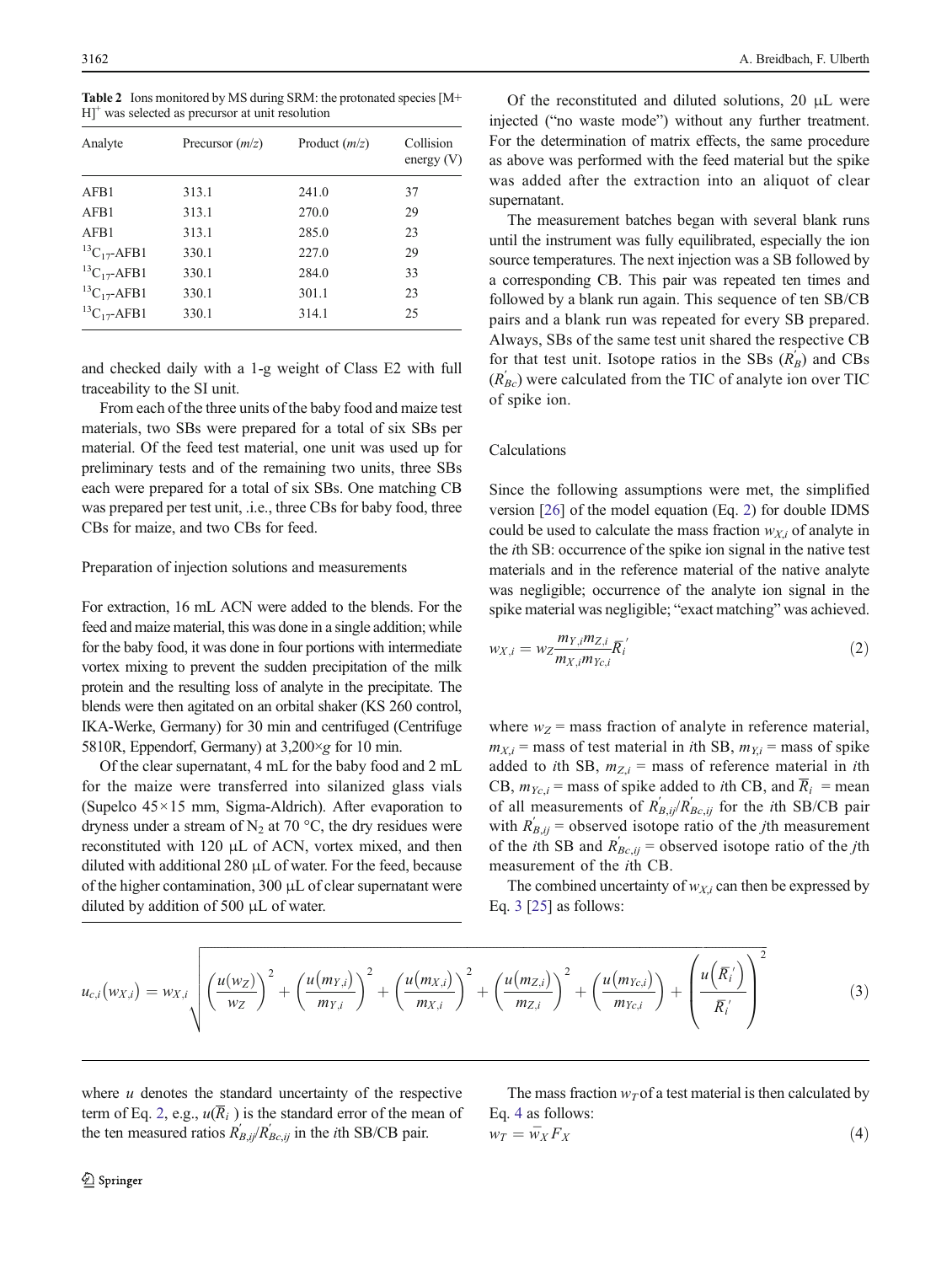<span id="page-4-0"></span>

Fig. 1 Box and Whisker plot of isotope ratio of analyte ion peak area over spike ion peak area for the feed material spiked volumetrically after extraction

where  $\overline{w}_X$  = mean of all six  $w_{X,i}$  of one test material and  $F_X$  = a factor of unity representing the mean of the relative combined uncertainties of  $w_{Xi}$  of one test material. The combined uncertainty of  $w_T$  is then expressed by Eq. 5 as follows:

$$
u_c(w_T) = w_T \sqrt{\left(\frac{u(\overline{w}_X)}{\overline{w}_X}\right)^2 + \left(\frac{u(F_X)}{F_X}\right)^2}
$$
 (5)

where  $u(\overline{w}_X)$  = the standard error of the mean of  $\overline{w}_X$  and  $u(F_X)$  = the mean of all  $u_{c,i}(w_{X,i}) / w_{X,i}$  per test material.

All calculations were performed with R, a language and environment for statistical computing [\[27](#page-8-0)].

#### Results and discussion

### Method development

The method aimed at minimizing manual sample manipulations and possible sample losses through off-line cleanup, thus maximizing precision. Also, short instrument cycle times are of importance to facilitate the large number of runs necessary for EMD-IDMS. Therefore, existing mycotoxin methods of analysis using IAC or Mycosep<sup>®</sup> cleanup ([\[4](#page-7-0), [5](#page-8-0)]) were not considered for this investigation. An on-line IAC/HPLC-FLD method for aflatoxin analysis [[28](#page-8-0)], published around the time this study was performed, would have met the minimum manual handling and on-line cleanup requirements but required an excessive run cycle time.

Based on previous experience and published data [[29\]](#page-8-0), ACN/water  $(80/20, v/v)$  was chosen as extraction solvent since its extraction yield in cereals is sufficiently high. As fast cycle time was considered to be important, isocratic separation with a very efficient fused-core C18 column was initially selected and MS settings were optimized with a series of designed experiments. With this set-up, injection volumes of crude extract in excess of 5 μL led to peak distortion. It also became apparent that  $AFB<sub>1</sub>$  suffered from significant suppression in the ion source. This is in agreement with what has been reported for aflatoxins in maize [\[19](#page-8-0)] and even the use of an analytical column with sub-2 μm particles was unable to alleviate this [[9\]](#page-8-0). While this suppression did not affect the magnitude of the observed isotope ratio (the benefit of IDMS), it did have an impact on the repeatability of the measurements (Fig. 1).

Since heart-cut LC-LC can improve resolution and, thereby, minimize matrix effects, a  $50 \times 2.1$  mm C18 column with 3-μm particles was combined with a  $50\times$ 2.1 mm, 3 μm, phenyl column. This particle size would still deliver a sufficient plate number while having enough sample loading capacity to accept larger injection volumes than the fused-core column. Still at 20 μL per injection, peak shape was acceptable. The combination of the different selectivities  $\alpha$  of the two columns obviously provided better separation from matrix constituents and less ion suppression. The higher retention of  $AFB<sub>1</sub>$  on the phenyl column led to focusing of the transferred heartcut which resulted in a better peak shape.

To limit overall cycle time, complexity, and, therefore, development time, both separation dimensions were run

Fig. 2 Box and Whisker plots of spike ion peak areas normalized to area per μL injection volume for the feed material spiked volumetrically before extraction (a) and the same native material spiked after extraction (b); each set represent three repeated injections

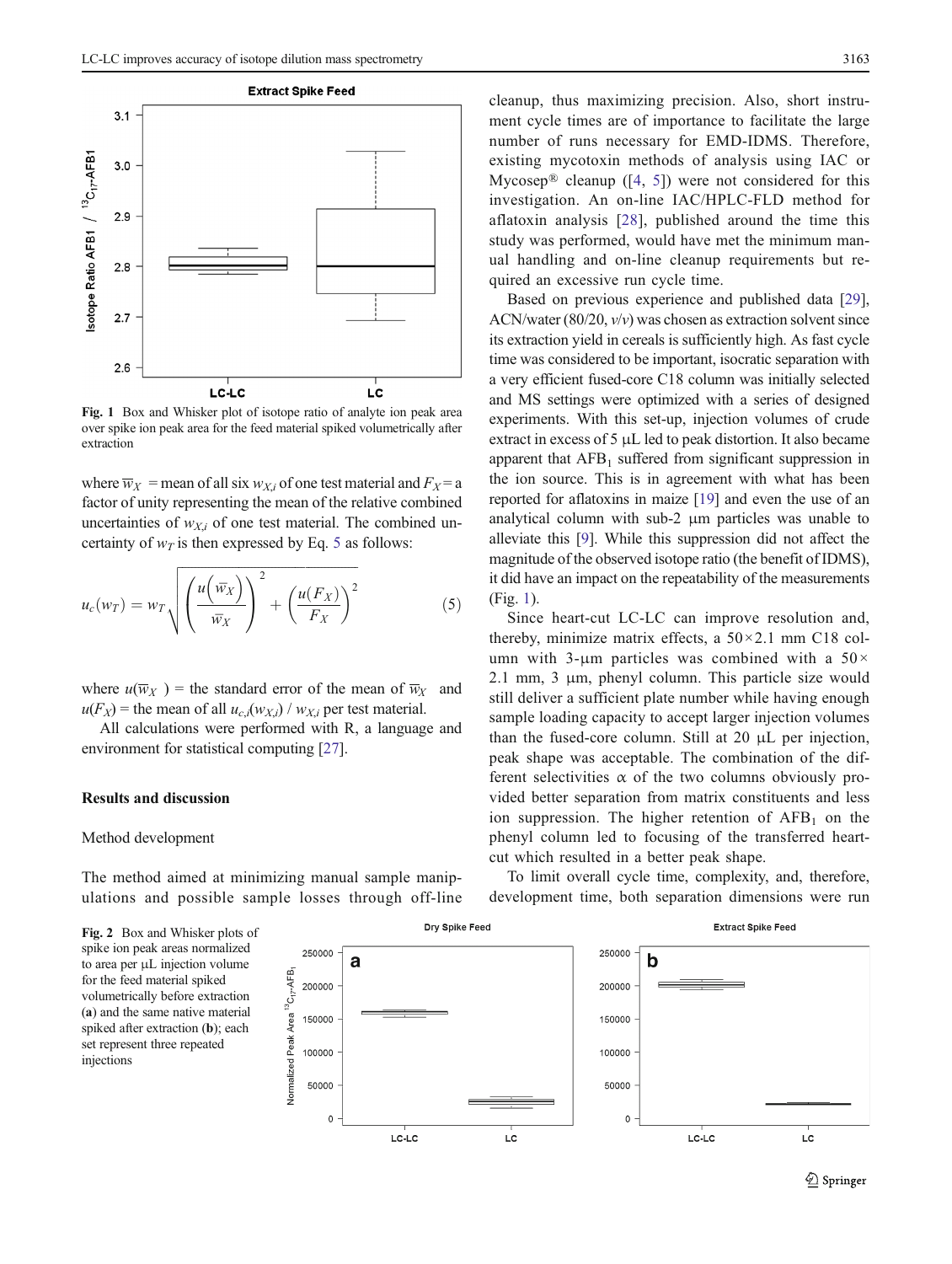<span id="page-5-0"></span>

Fig. 3 Left-hand panel (a) shows the extracted ion current of the spike ion after LC-LC of an injection of 20 µL of the native feed material extract spiked after extraction, the *right-hand panel* (b) after LC of 5  $\mu$ L of the same solution

isocratically. The mobile phase conditions were chosen such that the retention factor  $k$  of AFB<sub>1</sub> on both columns was between 2 and 3. Beyond this retention, the increase in resolution is outweighed by the increase in analysis time. The C18 column was connected to the six-port, two-position divert valve of the MS. In the "Load" position, the flow of the C18 column went through a 100-μL loop and then to waste. As soon as the  $AFB<sub>1</sub>$  peak was expected to elute from the firstdimension column and was trapped in the loop, the valve was switched to "Inject" by the MS control software. The valve switch time was optimized for maximum signal of  $AFB<sub>1</sub>$ . The loop content was then loaded in reverse flow onto the seconddimension column. To keep extra column volumes at its minimum, the phenyl column was mounted between the valve and the ion source.

## Matrix effects

The improved chromatographic resolution resulted in significantly less ion suppression (Fig. [2\)](#page-4-0). To restore comparability between the 20 μL injection volume for LC-LC and the 5 μL for LC, peak areas were normalized to area

Fig. 4 Flow scheme of the EMD-IDMS process

per μL injection volume. The left panel (a) shows the normalized peak areas of the spike ion in the feed material spiked volumetrically once before extraction, the right one (b) shows the same for the feed material spiked after extraction. Both plots show the severe suppression of the signal in 1D-LC. The fact that the LC-LC peak area for the "spike before extraction" is slightly smaller than for the spike added to the crude extract indicates that the extraction efficiency is not 100 % but still acceptable.

Figure 3 shows the actual peak size for 2D-LC (a) and 1D-LC (b) in the feed material spiked after extraction. It can easily be recognized that the increase in peak area is much larger than the increase of injection volume by a factor of 4 would suggest. Together with the reduced ion suppression, the peak area in 2D-LC was on average 37 times larger than in 1D-LC.

Figure [1](#page-4-0) depicts the observed isotope ratio. The two medians (bold horizontal line) are basically identical for the two approaches showing the potential of IDMS to provide unbiased results even in the presence of severe matrix effects. It is also apparent that the dispersion is much smaller for 2D-LC which we attribute to the much larger signal having a

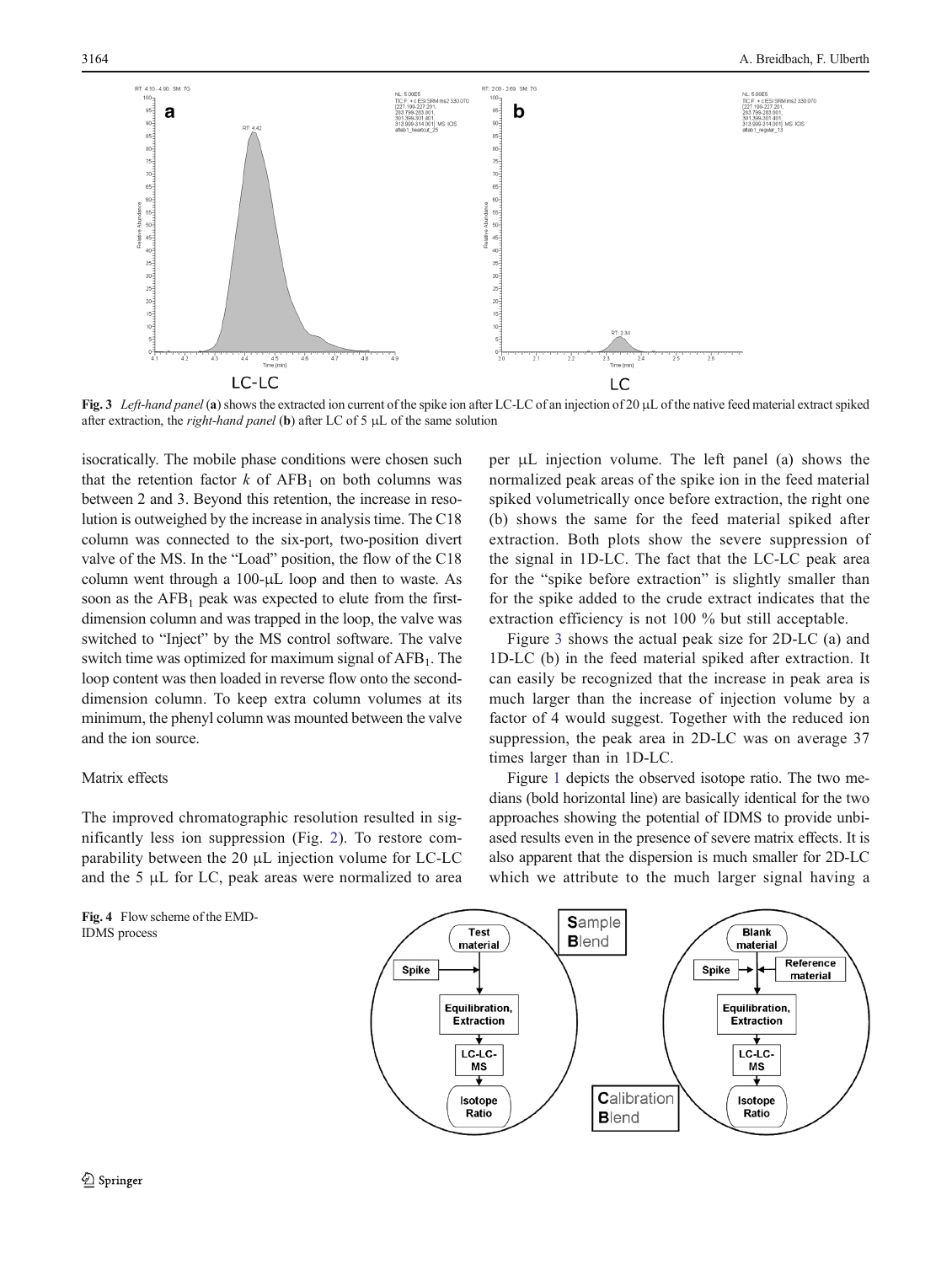<span id="page-6-0"></span>

|  |  |  |  | Table 3 Uncertainty budget for the baby food material |
|--|--|--|--|-------------------------------------------------------|
|--|--|--|--|-------------------------------------------------------|

| Item             | Value                                                                                                          | Contribution                              |
|------------------|----------------------------------------------------------------------------------------------------------------|-------------------------------------------|
| $W_Z$            | $2.091(30)$ ng/g                                                                                               | $u(w_z)$ 25 %                             |
| $m_{Y,1}$        | $0.23302(07)$ g                                                                                                |                                           |
| $m_{X,1}$        | $2.00594(01)$ g                                                                                                |                                           |
| $m_{Z,1}$        | $0.22059(07)$ g                                                                                                |                                           |
| $m_{Yc,1}$       | $0.23302(07)$ g                                                                                                |                                           |
| $\overline{R}_1$ | 0.937(23)                                                                                                      | $u(\overline{R}_1)$ 75 %                  |
| $W_{X,i}$        | $0.217(6)$ ng/g<br>$0.184(7)$ ng/g<br>$0.203(9)$ ng/g<br>$0.198(7)$ ng/g<br>$0.191(9)$ ng/g<br>$0.187(5)$ ng/g |                                           |
| $W_T$            | $0.197(9)$ ng/g                                                                                                | $u(\overline{w}_X)$ 34 %<br>$u(F_X)$ 66 % |

The first six rows represent the terms of Eq. [2](#page-3-0); the row labeled  $w_{Xi}$  lists the six individual results (in italics the result corresponding to the first six rows);  $w_T$  is the result of Eq. [4;](#page-3-0) the number in parentheses is the numerical value of  $u_c$  referred to the corresponding last digits of the quoted result; the last column shows the percent contribution to the respective  $u_c$ 

pronounced positive effect on repeatability even though the 2D-LC peak displays a certain asymmetry (Fig. [3a](#page-5-0)).

Exact-matching double isotope dilution mass spectrometry

Preliminary mass fractions of  $AFB<sub>1</sub>$  in the three PT materials were known from homogeneity tests. Based on that information, dilutions of the AFB<sub>1</sub> (ERM-AC057) and the <sup>13</sup>C<sub>17</sub>-AFB<sub>1</sub> were prepared such that the amount to be added to the blends could be handled with either a 100 μL or a 500 μL microsyringe. Furthermore, the test materials, the ERM-AC057, and the  ${}^{13}C_{17}$ -AFB<sub>1</sub> were analyzed in their native states to confirm that

of the six test units per PT material: a baby food, b maize, c feed; y scale has been adjusted such that the expanded uncertainties of the assigned values have equal width, x labels identify test unit number and repetition (U1.1: unit one, first repetition); solid circle result, vertical lines expanded uncertainties, horizontal solid line assigned value, horizontal broken lines expanded uncertainty of assigned value

the assumptions for Eq. [2](#page-3-0) were met. The isotope ratios  $R_X$  in the test material and  $R<sub>Z</sub>$  in the reference material were much larger than 1, and the isotope ratio  $R<sub>y</sub>$  in the spike was much smaller than 1, thus there was no indication that the simplified double IDMS model equation (Eq. [2\)](#page-3-0) was inappropriate. In organic analysis, these assumptions usually hold true.

Figure [4](#page-5-0) displays the flow of the process of the preparation of sample and calibration blends. To achieve "exact-matching" several iterations of preparations and measurements were necessary, in our case three to four. We started out with the test material and added an amount of spike that would result in a  $R_B^{\prime}$ ~1 based on a preliminary estimation of the AFB<sub>1</sub> mass fraction. At the same time, an analyte-free matched material was fortified with the same amount of spike plus an amount of the reference material to also obtain a  $\overline{R}_{BC}$  ~ 1.

High accuracy with IDMS can only be attained if the native analyte contained in the sample and its added isotopologue reach equilibrium. During the first iteration, the time for reaching equilibrium was investigated. To that end, 2-mL aliquots of the supernatant were withdrawn at 10, 50, 100, and 1,140 min. The raw extract aliquots were centrifuged as described to pellet particulate matter, the clear supernatant evaporated to dryness, reconstituted and injected. No significant correlation between isotope ratio and extraction time could be established indicating equilibration was reached very quickly thus an extraction time of 30 min was chosen.

Based on the observed isotope ratios, the amounts of spike added to both blends, and reference material added to CB were adjusted and a new iteration was performed. That process was repeated until "exact" matching was achieved. Once the right amounts of spike and reference material were known, the six SBs and three (two for feed) CBs per test material were prepared for the final measurement campaign.

Table 3 shows that the uncertainty budget for the baby food worked out following the GUM principles. The main contributors to the uncertainties of the individual mass fractions

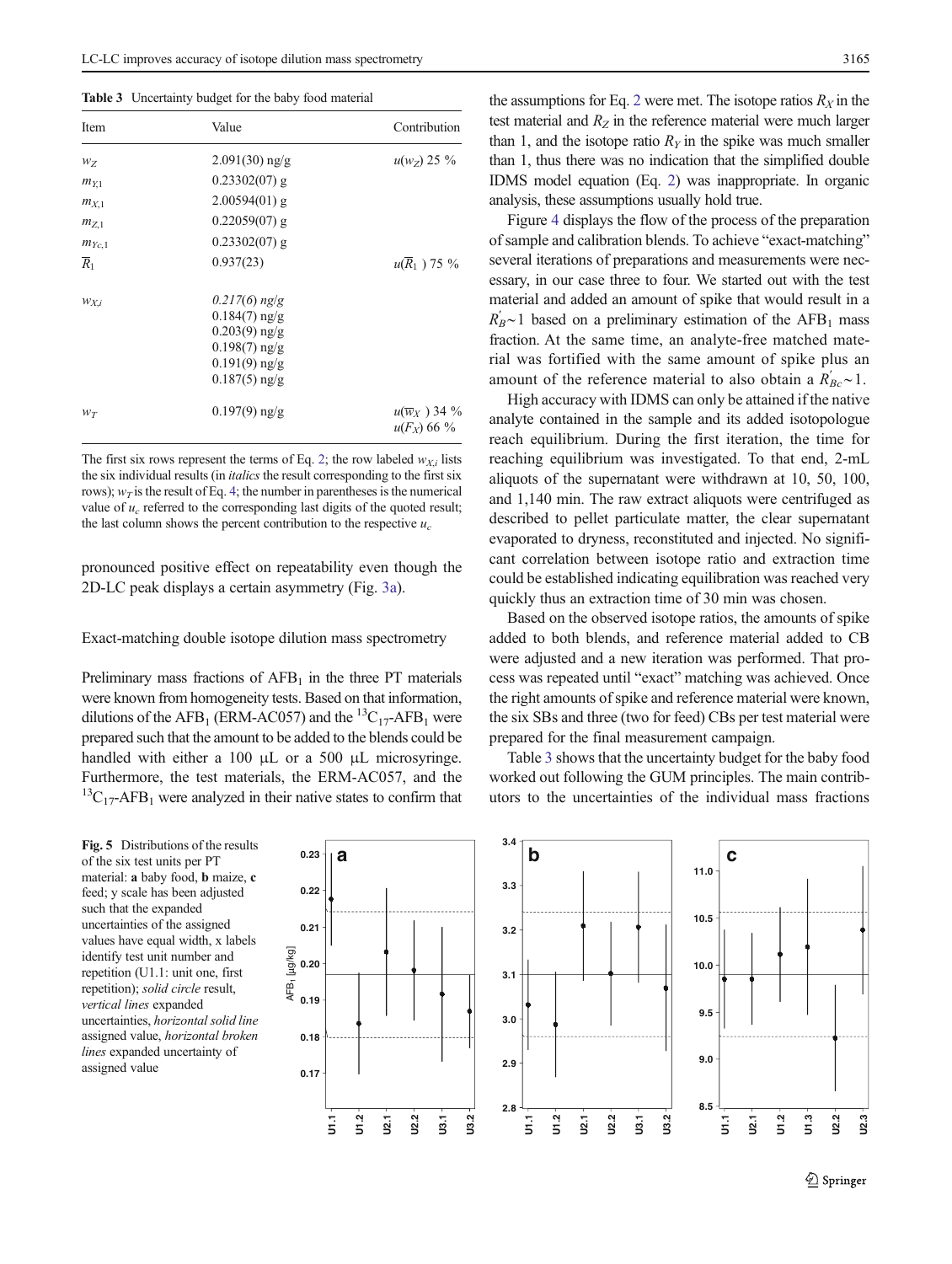<span id="page-7-0"></span>Table 4 The robust means of the proficiency test (PT) and the assigned values with their uncertainties determined with this study

| Material    | PT robust<br>mean $(\mu g/kg)$ | Assigned value<br>$x_a$ (µg/kg) | Expanded uncertainty<br>$U(x_a)$ (µg/kg) | Relative expanded<br>uncertainty $(\%)$ | Coverage<br>factor $(k)$ |
|-------------|--------------------------------|---------------------------------|------------------------------------------|-----------------------------------------|--------------------------|
| Baby food   | 0.20                           | 0.197                           | 0.017                                    | 8.9                                     |                          |
| Maize       | 2.8                            | 3.1                             | 0.14                                     | 4.6                                     |                          |
| Animal feed | 8.6                            | 9.9                             | 0.66                                     | 6.7                                     |                          |

 $(u_{c,i}(w_{Xi}))$  are the observed isotope ratios and the main contributors to the uncertainty of the total mass fraction  $(u_c(w_T))$ are the individual  $u_{c,i}(w_{Xi})$ . The contribution of all mass determinations to the overall combined uncertainty is negligible  $(\leq 1\%)$ . Panel a in Fig. [5](#page-6-0) depicts the individual mass fractions for the six aliquots of the baby food with their expanded uncertainties and the respective total mass fraction of  $AFB<sub>1</sub>$  in the test material. Panels b and c in Fig. [5](#page-6-0) show the same for the maize and the feed material for which the contributions to their respective uncertainty budgets are similar to baby food (data not shown).

The expanded  $(k=2)$  measurement uncertainty of 8.9 % for the baby food material containing  $0.197$  ng AFB<sub>1</sub>/g material attests to the exceptional accuracy achievable with EMD-IDMS. That the effort of the described method is well worth it and necessary for assigning a reference value to a material can be seen if the result of the maize material  $(3.1 \pm 0.14 \text{ µg})$ kg, 4.6 %,  $k=2$ ; see Table 4) is compared to published data of similar contamination. Cervino et al. [\[7](#page-8-0)], using deuterated aflatoxin  $B_2$  for their IDMS assay, reported a relative interassay precision of 12 % for  $AFB<sub>1</sub>$  at a level of 4.2 ng/g (NIST SRM 2387, peanut butter), and Li et al.  $[8]$  $[8]$  7–11 % for  $AFB<sub>1</sub>$  spiked at a level of 4 ng/g to various feed matrices. Varga et al. [[9](#page-8-0)] report for a contamination range of  $2-12$  ng/g relative standard deviations of 4–6 %. It has to be borne in mind that in all three studies, the advantages of IDMS were not fully exploited (Cervino used  $d_3$ -AFB<sub>2</sub>, Li and Varga added the isotopologue after the extraction) and the cited data refer to estimates of precision and, therefore, present only part of the uncertainty of measurement.

The trueness of this reference measurement procedure was verified by comparing the mass fraction for baby food to the robust mean determined from the EURL-Mycotoxin PT 2011 (Table 4) [[30](#page-8-0)]. The more than 60 participating laboratories represented the National Reference Laboratories of all 27 Member States of the European Union (status as of 2011) plus a number of selected Official Food/Feed Control laboratories. For the other two materials, the robust mean of the PT is just short of the expanded uncertainty range around the assigned value. The reason for this could be improper recovery correction. The vast majority of the participating laboratories performed immunoaffinity clean-up. If the recovery determination was performed with a material not sufficiently matching the test material, the actual recovery might be misjudged.

#### **Conclusions**

While isotope dilution mass spectrometry is capable to deliver unbiased results even in the presence of severe matrix effects, the control of these effects through appropriate measures will improve accuracy. We used heart-cut LC-LC as a strategy to increase chromatographic resolution and, by that, reduce ion suppression experienced in the analysis of aflatoxin  $B_1$  in maize-based feed, neat maize, and cereal-based baby food. The increase in analyte signal afforded by the increased ionization yield and the larger injection volume compared to an analytical column with fused-core particles led to improved precision. This is evidenced by the mass fraction of  $AFB<sub>1</sub>$  in baby food determined to be 0.197 μg/kg with an expanded measurement uncertainty of 0.017 μg/kg or 8.9 %. Given the low contamination level and the simple, straightforward sample preparation, this is remarkable.

The effort necessary to perform EMD-IDMS precludes its frequent use but in particular settings, like assigning a value to a material for its use in a PT or as certified reference material, or in the case of referee analysis to dissolve disputes, it is a valuable tool.

Acknowledgments We gratefully acknowledge the efforts of the staff of the EURL for Mycotoxins for preparing the test materials and executing the proficiency test.

Open Access This article is distributed under the terms of the Creative Commons Attribution License which permits any use, distribution, and reproduction in any medium, provided the original author(s) and the source are credited.

#### References

- 1. van Egmond H, Schothorst R, Jonker M (2007) Regulations relating to mycotoxins in food. Anal Bioanal Chem 389(1):147–157
- 2. European Commission (2010) Rapid Alert System for Food and Feed [http://ec.europa.eu/food/food/rapidalert/docs/rasff\\_annual\\_report\\_](http://ec.europa.eu/food/food/rapidalert/docs/rasff_annual_report_2010_en.pdf) [2010\\_en.pdf](http://ec.europa.eu/food/food/rapidalert/docs/rasff_annual_report_2010_en.pdf). Accessed 23 Jun 2014
- 3. Shephard GS, Berthiller F, Burdaspal PA, Crews C, Jonker MA, Krska R, Lattanzio VMT, MacDonald S, Malone RJ, Maragos C, Sabino M, Solfrizzo M, van Egmond HP, Whitaker TB (2013) Developments in mycotoxin analysis: an update for 2011–2012. World Mycotoxin J 6(1):3–30. doi:[10.3920/WMJ2012.1492](http://dx.doi.org/10.3920/WMJ2012.1492)
- 4. Horwitz W, Latimer G (eds) (2011) Official methods of analysis, 18th edn. AOAC Int, Gaithersburg